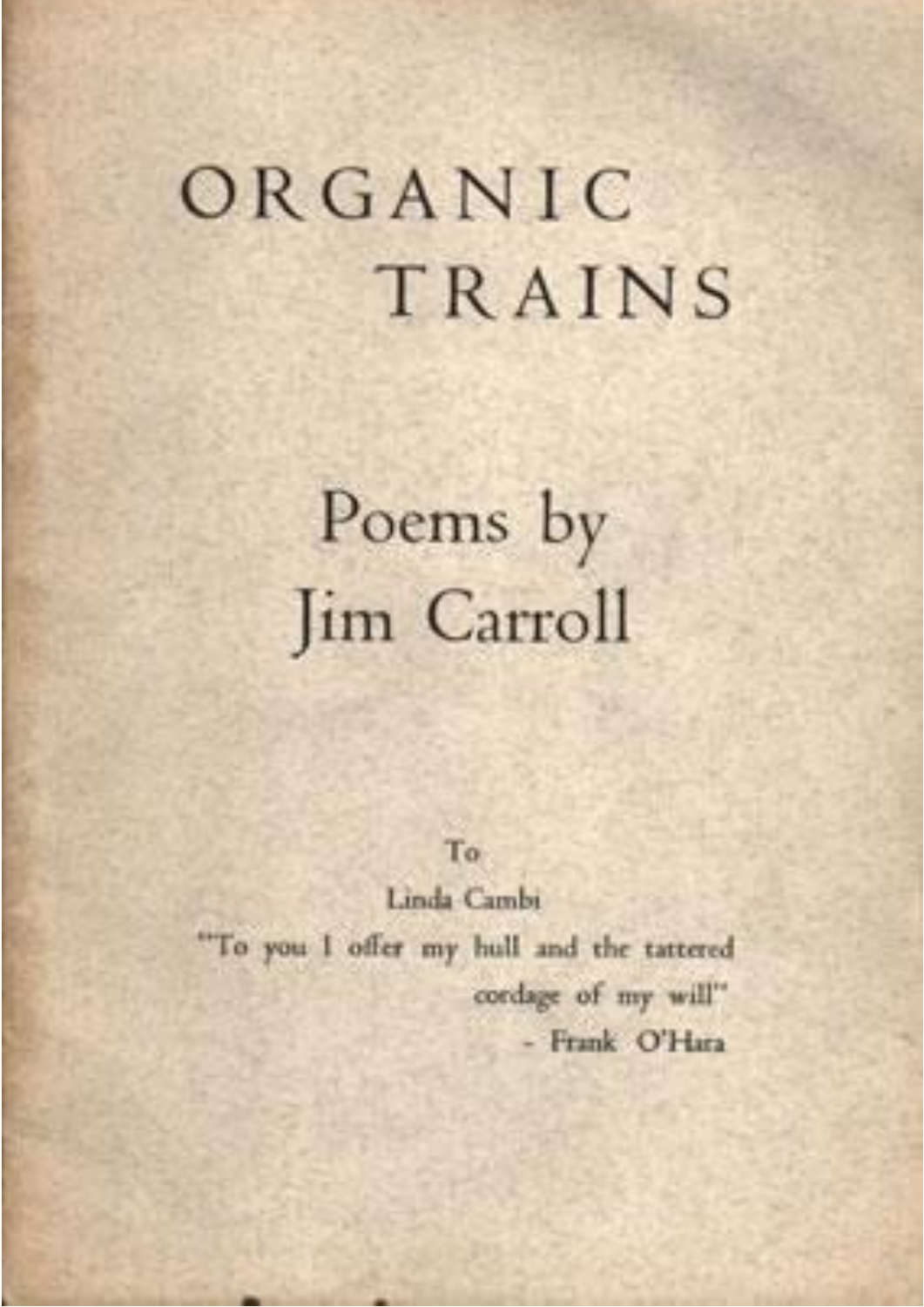## Organic Trains: Poems by Jim Carroll By Jim Carroll

Penny Press, 1967

*To Linda Cambi To you I offer my hull and the tattered cordage of my will*

*--Frank O'Hara*

#### **CONTENTS**

THE ILL COUPLES 3 SEAS POEM THE ANARCHISTS THE CRUCIBLE OF DREAMS POEM OF ARRIVALS 11 TRAINS 1st TRAIN (for D.C.) 2nd TRAIN (for Frank O'Hara) 3ed TRAIN (for THE SUMMERS) 4th TRAIN (for BLUES) 5th TRAIN (for L.C.) 6th TRAIN (for A.R.) 7th TRAIN (for POETRY) 8th TRAIN 9th TRAIN (for B.G. & J.H.) 10th TRAIN 11th TRAIN ON THE WAY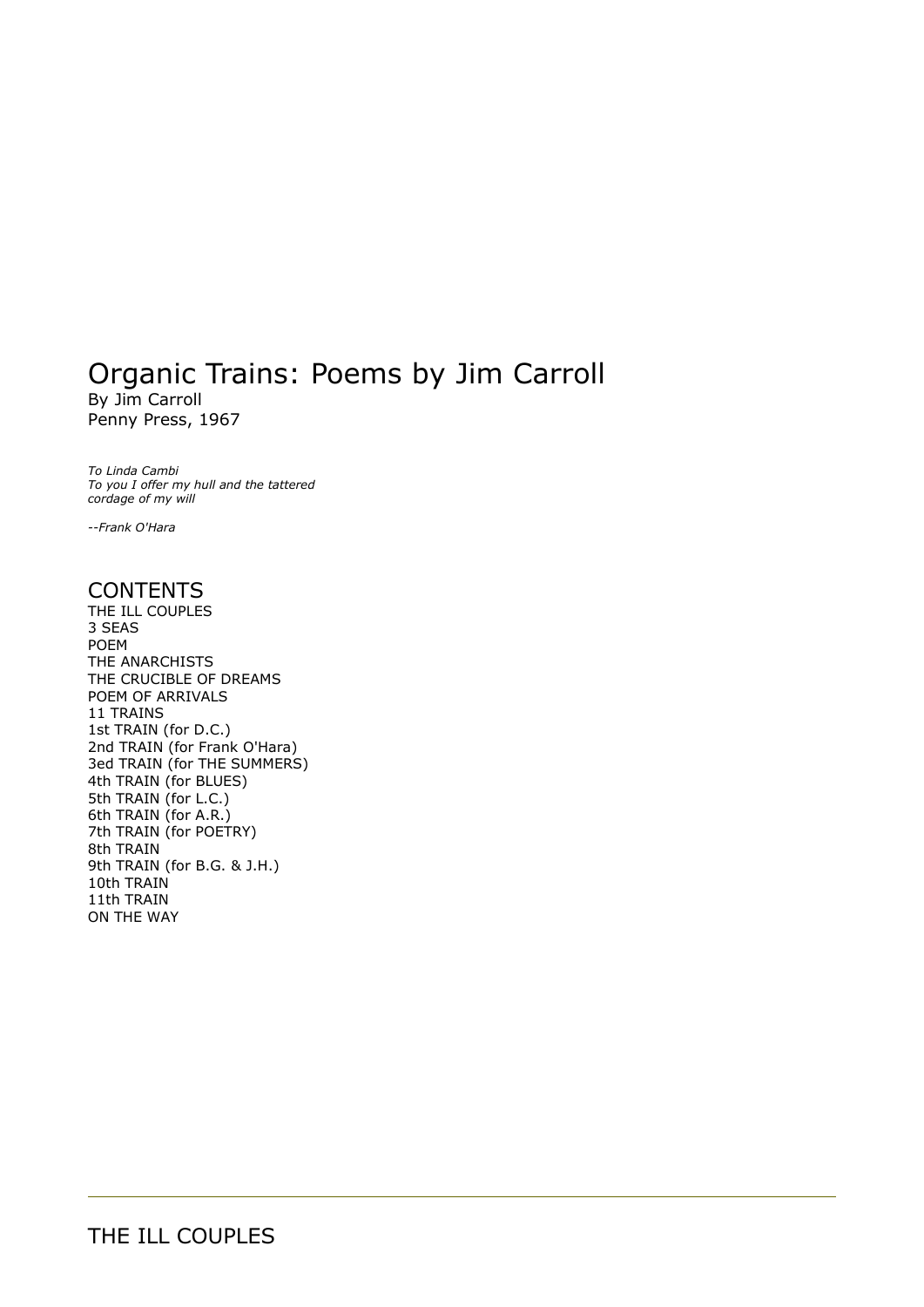Dreams, tossing in the turbulence of your variegated pupils your voice crawling through the igneous pain of simplicity today you are apart, seperated from my eager touch seperated from the perdium flux of marble staircases which flow toward tiny 5th avenue stores which welcome the beauty of amulets glowing in the eyes of those who disregard true emotion you are reaching about seeking some wonder juice which devours the gnawling skin of serpents growing at an infamous pace your dreams of cowboys lifting your moist freedom unto royal pink stallions while the freedom itself closes over in the quick laughter of tropical foliage which glisterns at the sound of one denying drop of rain as on the tongue of all heavens the angelic patrons torture the mortal skulls

#### 3 SEAS

 $[1.1]$ allow me to stare and arouse the trembling sofa where I am alone the room three flights up and ready for this ship to appear is it woodern yet flexible? is there a humerous pirate forcing one to abandon? as I may become a merchant to far eastern lands (I do not know) and a jeweled pedant as anchor to secure allience with the sea. O when will my ship arrive and appear ( though this is not an ultimatum I enforce ) and why the whimper of irradiance over structures, of light? why the sea so green? II. you expect that one would change in your vastness I suspect I expect nothing for it is of no matter to you / you need not change only I. ( be well and masturbate daily ) that you be of love that you allow the blood to flow toward yourself, the sea III. may I rise I must become I must overlook the sea I have seen the sea without lights (moon nor colors ) I must lap the darkness of turbulence at midnights of forgotten oceans I must become yet it is more than the ship is capable I must become the sky constant to the sea I love yet avoid yet hear churn partially green at my touch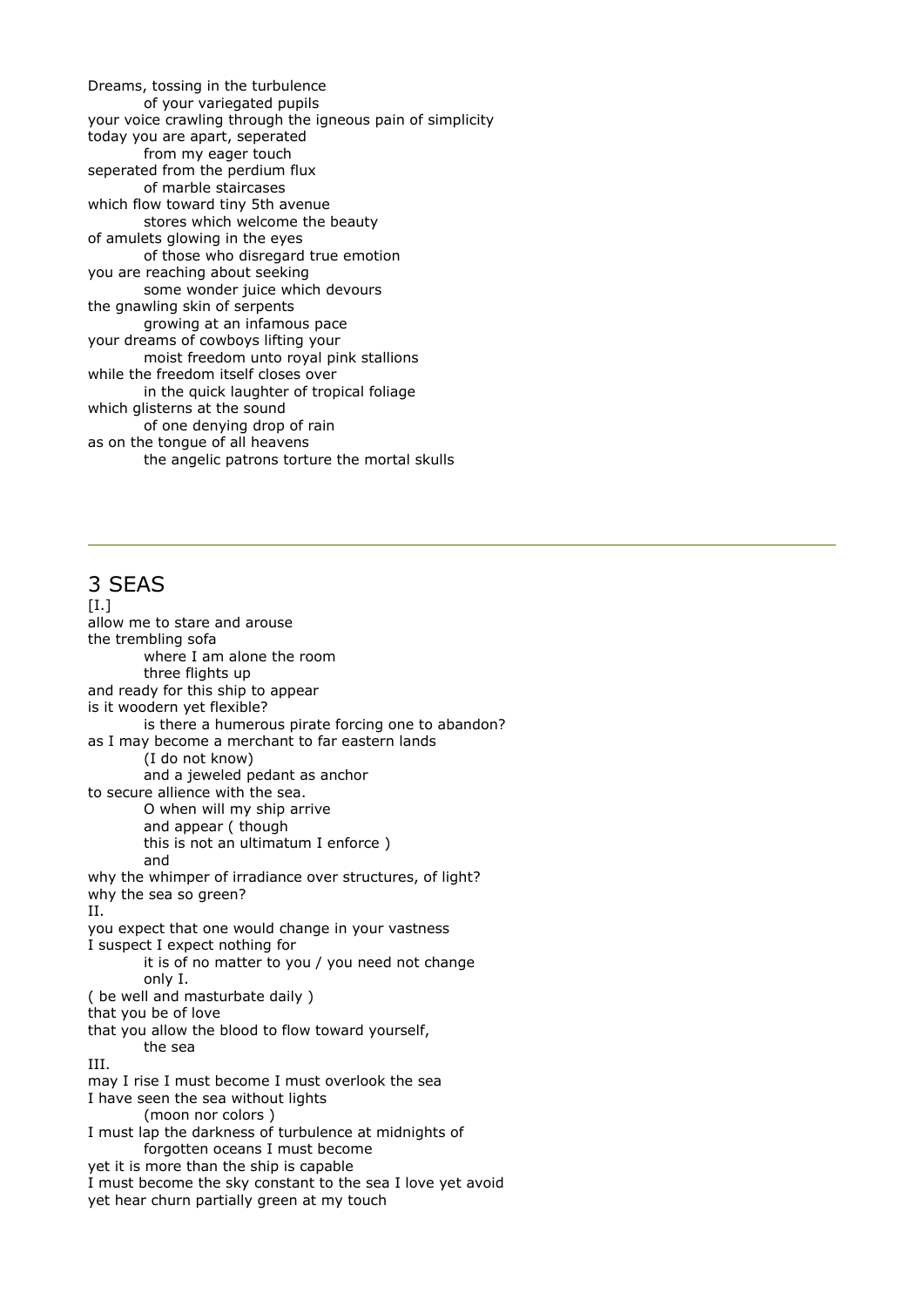#### POEM

It's a wonderful thing to be constantly cursed by evening it's a wonderfully strange evening. it deafens one and allows you to walk along girders eating orange objects hearing nothing but cryptic voices from hotel windows which "exist".

we are essentially walking on toward the other

darknesses,

while the air is grasped by our phantoms. such powers they hold over the septic humidity! they command the air as you command my feelings.

both simply wither in one's hand for hours

until at last restored nostalgic and ultimately free of total mutilation becoming bluish pink and silent, as of a rare disposition, and even though you despise the taste you never stop begging for more.

whose breathing anyway I'm not denying fate it's simply passing through me like a phallic penetration. that's what you learn as a phantom you never accept one's fledging opinion of you just look at her,

and "flick".

#### THE ANARCHISTS

They have come to praise the dictator. arriving spontaniously in pairs of red and black wagons, a sun tilted over France, the radio . . . a vulture had scaled the pond. the current bent toward a sulfer mine . . . seperate events, though reoccuring previously. it was a girl . . . conceived to approve their undertaking. the animals crawled about licking her porcelain fingers she hesitated, on burden's pine cliffs . . . her vains fluttering like the blue flags of the stadium . . . the gulls . . . coffee . . . she had decided days before to beguile the ruddy proletariat faces once they had perfected the manifesto, they would complete the warlog adding legs . . . though short and possessing abnormal features around the thighs the trees stumbled over the unspeakable clumsiness of night . . . tropical opening of stars . . . the toucan . . . breakfast. she had delivered a son that night on the exit steps. he espcaped under the strain of foresight. the peoples became alarmed. without manna, they observed a carnival of gloss over the hill an energy . . . though not able to nourish . . . the gypsy . . . . . . . . this was her apparent scheme to eliminate the benevolent factors, stimulating helplessness, meanwhile accumulating arms for the fleet . . . innocence. she had finally spoken. the day was obviously a forth of the week. brown wind . . . parchment exhaling about the countryside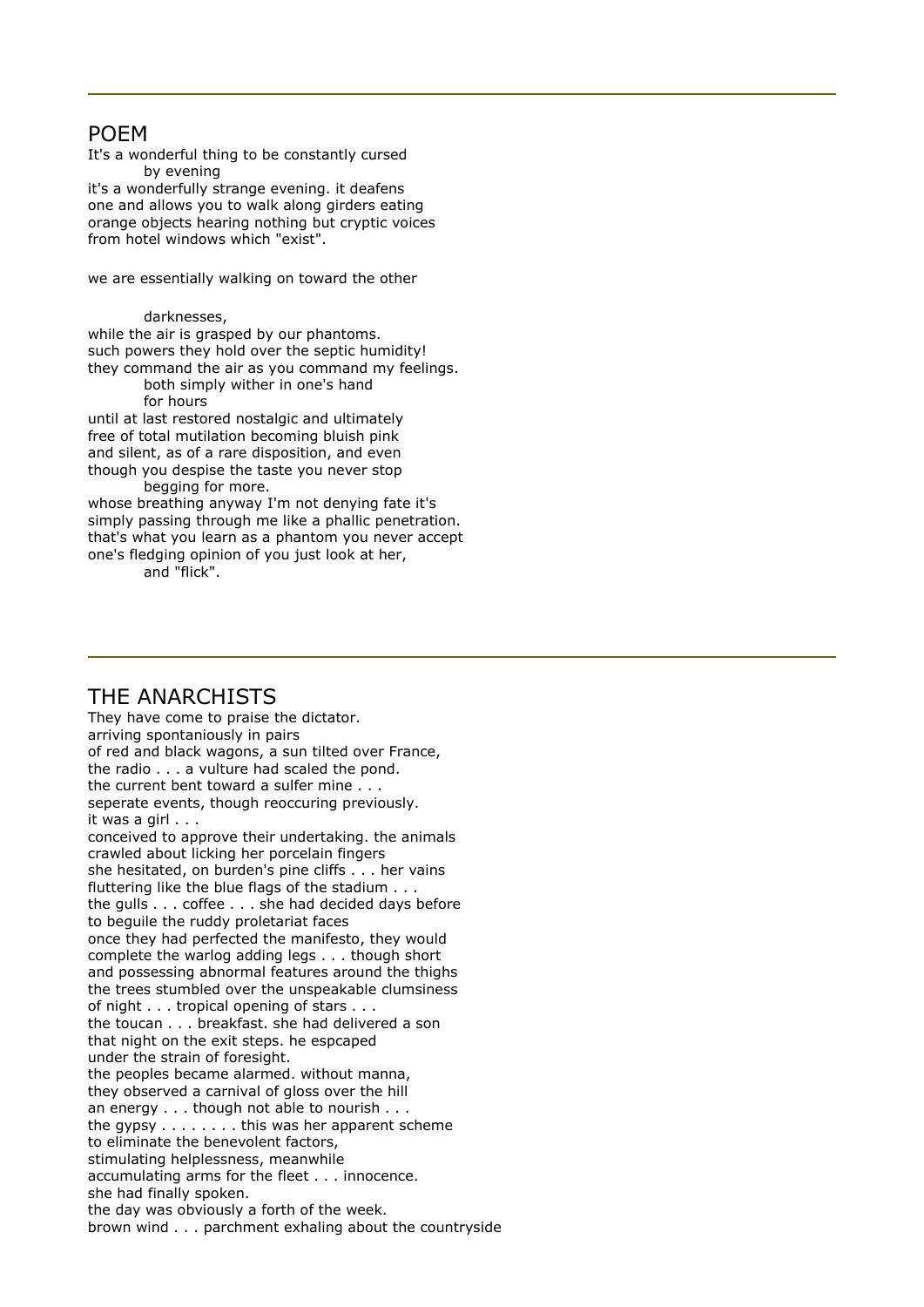praising the dictator's accomplishment. the record gave way. flags fell fron the temprid green waters above the sky. these things were thrust upon her. she had no control of the paper. there were boundless substances, like insects . . . objects without the gift of suicide. millions of bubbles rising from the musical instrument. gypsy alone understood. the superficial became a lie . . . she became a reality . . . her son remained inexorably restless . . . days

*days . . .\* days . . .\**

----------------

*\* lines added by Carroll in 1968 [ed.]*



## THE CRUCIBLE OF DREAMS

What joy that arrives fades so instantly not only from one's frantic touch but from mind.

what bodies are spring from absurdity? what breasts? who are these men who punish me for walking on cinder?

those Philistines who hurl rocks toward us until trembling and perishing toward a beginning. dark skulls content with their race.

and the light of the town pealed from the arches of silver, the horror. the blackness of sunlight on railroad tracks the glow inside glass. not of faces.

I once saw you from a window surrounded by the dance of chatoyant fingers blonde hair flowing beside lunatic oceans. new short and motionless. as it leaps

toward rooms of the crucible moistened by mauve sequins of insanity. two bibles in the grotto . the smell of heat undulating among the bone tree which was your companion.

we met on the mouths of horses high on the mountain. ( you could not leave ) seclusion of pine wood and wolves. wind building up and life of stone

( that imparts a choir which weaves about your image. we continue to feel the same among the changes . as when the claf matures he discovers there is not time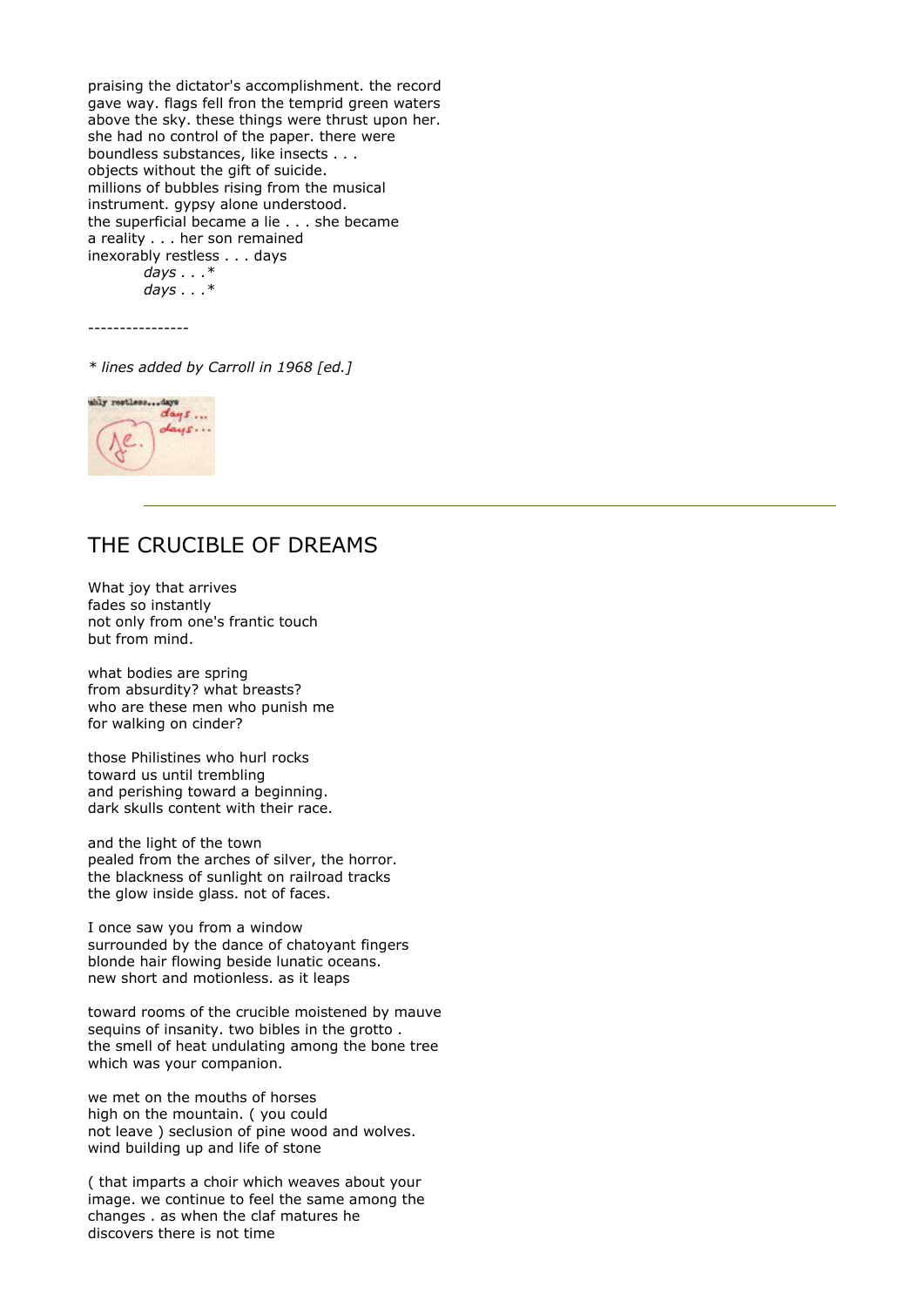for nostalgia once deep in the honeyed fields of obliquity. she allows an affair with a horse. and I shall convince you of the same.)

must I always lead you toward the pond (or river or ocean) did we dive from above the fence before us? did we swim toward the mossy beat of our organs like the shark fin seeming so peaceful on the bloody tides

lightning froze among jungles of such ethereal painters. the sheriff arrests us as we begged to strangers ( and you never returned to the city )

for you refused to disobey the fathers who govern your conception. I was so still as you appeared yet we wandered so often I forgot

that you are only part of a life I shall perhaps never touch again ( no more than the color of thighs no more than the pain of cinder )

that pains most when it does not fade instantly does not reach its beginning does not die in blood,as it invariable haunts the crucible behind shields

of constant daylight.

#### POEM OF ARRIVALS

The pope has arrived in N.Y. one may perceive sounds not previous -- or words like devine scripture projected unto the walls of the death house. it is an ash grey tuesday and arrivals are inevitible ( next week the circus arrives ) a woman jumps 15 floors in the MARTINIQUE naked and a cop rushes to cover --"ad nauseam" young girls breathing the incense of their spiritual depravity -- like a benidiction in France or a hospital in Chinatown "last week we went shopping for guilt, now the master salesman has arrived" the old testament is better than the new a grandmother shouts: -- everyone disagrees on contemporary progressiveness. -- everyone disagrees on self-joy and generality -- everyone disagrees . . .! and the pope on the third page of the TIMES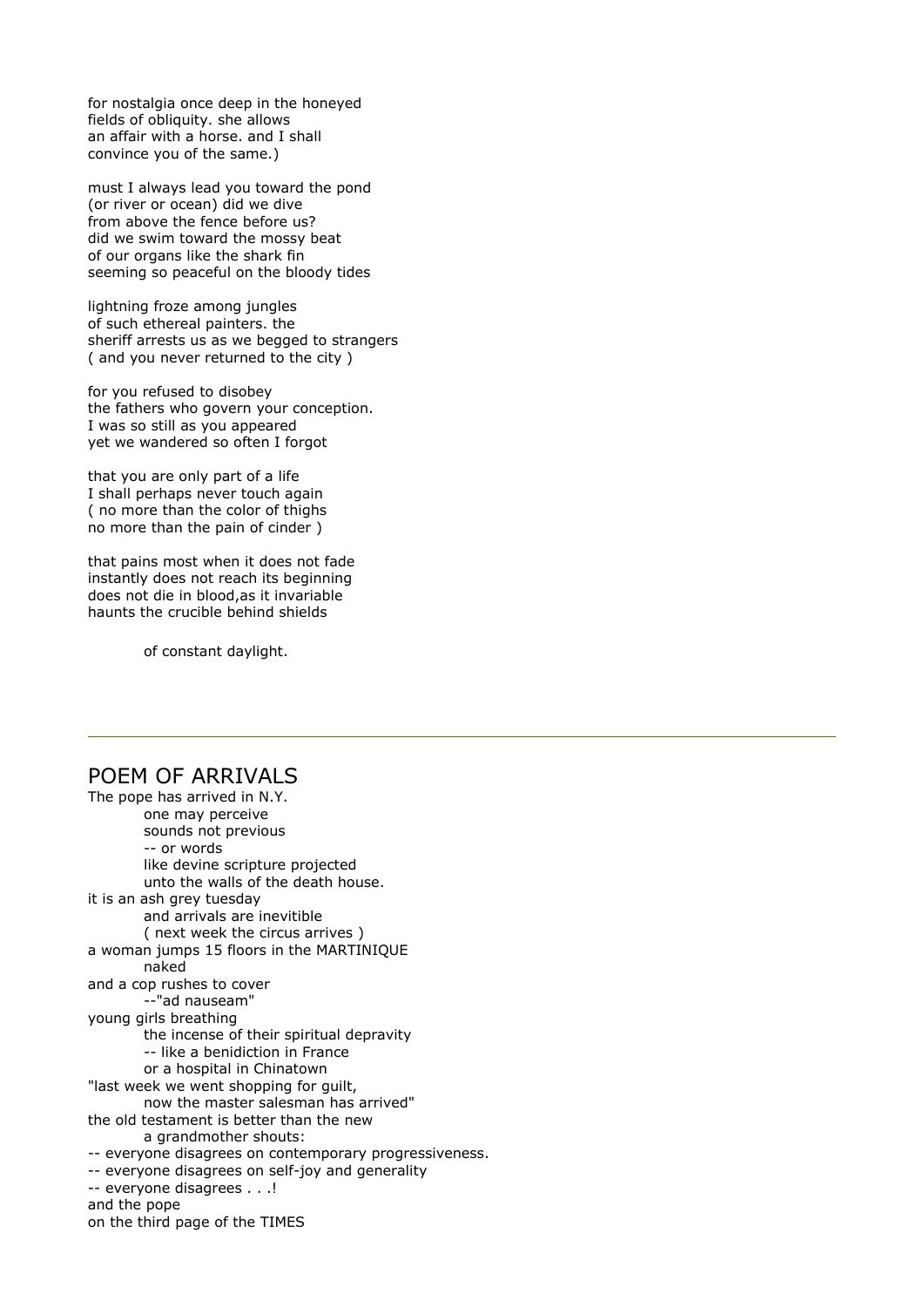## 11 TRAINS

## 1st TRAIN (for D.C.)

the horses have been pulling through tunnels barious objectives. these objectives are one of the underlying thoughts of the day. the other thought is the emotion love though that's not as rational as horses. I am moving about in subway cars seeking a jeweled carrot to feed this rabbit which I had very cleverly trapped in a cage last week. the rabbit is probably the key to all emotional thought, though this has been pretty much the way of furry animals throughout history. if you examine an elephant you will know what I mean. and elephants are certainly furry.

now it is time our vulger weather balloons are set loose and to find the brittle sunlight we expected for tomorrow. the white stripes of the tiger staring through the tires in pairs. the trees. the anger of the paint that was stolen made clear now. Nolde light filtering around an arcade of parvanus along eighty first streets doubtless and begging chocolate from mothers. as we lie down and avoid the huge silk lances, of a peculiar death

## 2nd TRAIN (for Frank O'Hara)

Today at the Long Beach Station every thing was amazingly white and sand was stuck in my tennis sneakers that seems to be the way things are going lately I was forewarned about the clocks falling on me so all I felt was 8 colors as my wrist watch flew into the sky's cheek. watches are very symbolic of security they remind me of Frank O'Hara. Frank O'Hara reminds me of many wonderful things, as does the vanilla light which is dripping from his January eyes.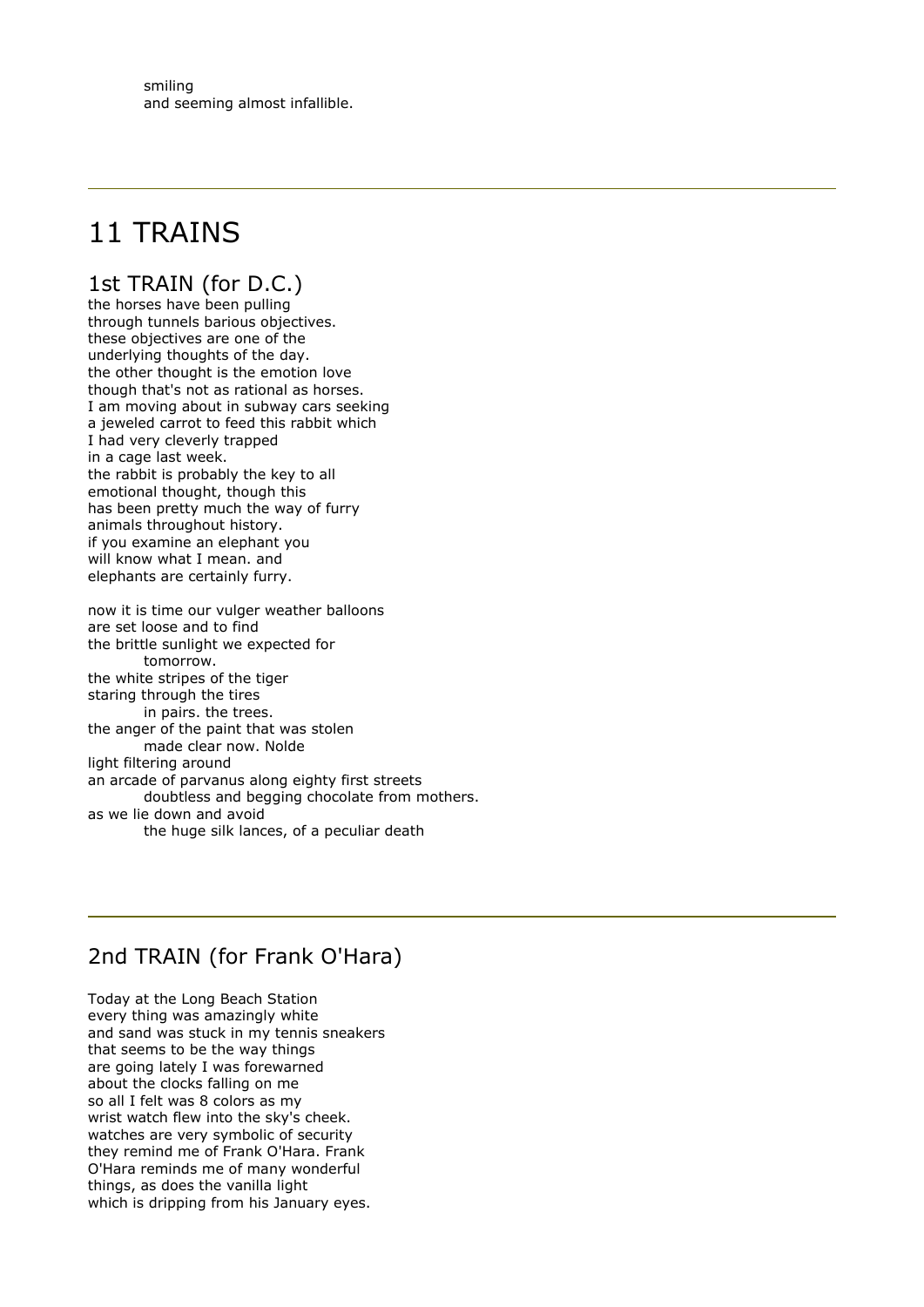## 3ed TRAIN (for THE SUMMERS)

A woman comes up to me and questions the aesthetic value of a red tee shirt this was the same woman who yesterday warned me about clocks I'm convinced she was a communist.

## 4th TRAIN (for BLUES)

Butterfield Butterfield

she left when they had surrounded her bossoms.

## 5th TRAIN (for L.C.)

soot air pervading and tossing yesterday's daily news as a sadist makes passes at

a waitress I am jumping between cars and kneeling upright in a tunnel of skirts, telephones , and my own attempt at sophistication among a potential affair with so many literal rats summoned from the exit feeding

## 6th TRAIN (for A.R.)

this is a good time to get on the "A" train and hope that our saffron wheels will get us into some dramatic acci[d]ent the sagacious old mule is blocking the tracks so we assemble our workers in blue helmets and give orders to feed our nemesis yellow shebert. we hope this remedies mules as well as flamingos it does. and we are off into recurrent tunnels of pathos amist the glare of ill reasoning.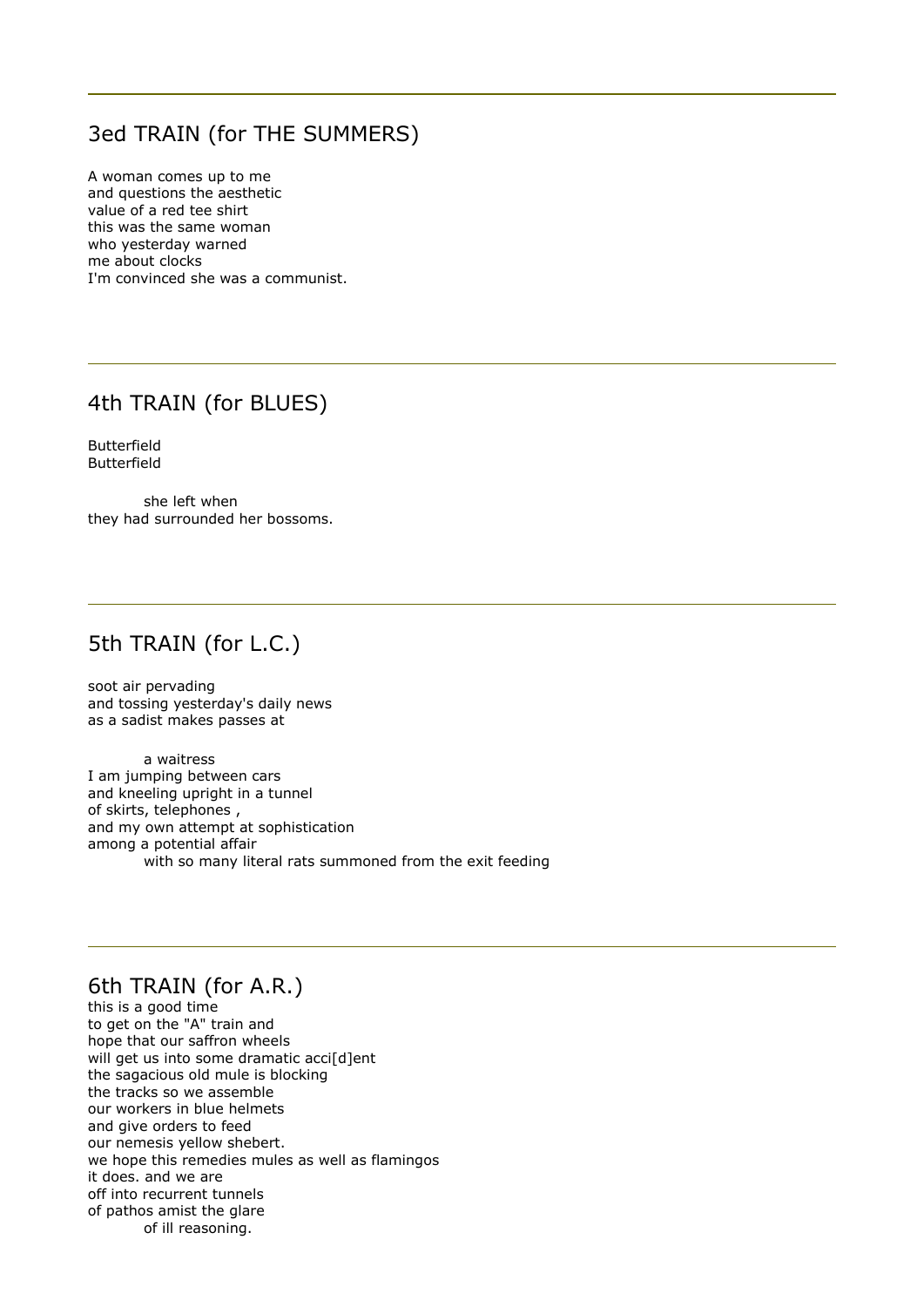I'm fairly relaxed in the last car somewhat destracted by the tropical culture which is very much present. if I were a woman I'd probably wear the same black white outfit as this woman dressed in green. if I were a woman I would probably be a lesbian anyway. I'm also very impressed by the various pets every one is concealing under their clothing this is certainly a very organic train we are reaching our first stop.

#### 7th TRAIN (for POETRY)

carmel candy into a glove melt it on and fit my love if the world is T.N.T. at least my you is wearing me

#### 8th TRAIN

Ah! such sissors of wind we are tearing our validity we are denying each other the gift of moods. the basin rises and swoops its filthy calcium onto the metallic embassy doors ( oops! ) no more impending data ( dada) dede a song rises and realizes that its function is to be sung -- not to sing if it is the rock that indicates a timed silence I'll never sustain these passive metaphors again , nor crumble into the long highways of waste paper machines the remains of your facial expression. winter is about to expose the icy jaws of meat howling down streets lined with ivy villas and a cheaper wine than the hand you are holding. "guide me" "guide who? through the wind? lead on fellow Americans. neck ties are only a loss of one breath a day you shall not discover your own decline veering in the basic mesh of fire. secure vegetable juices for long healthy trips you will be making I will help define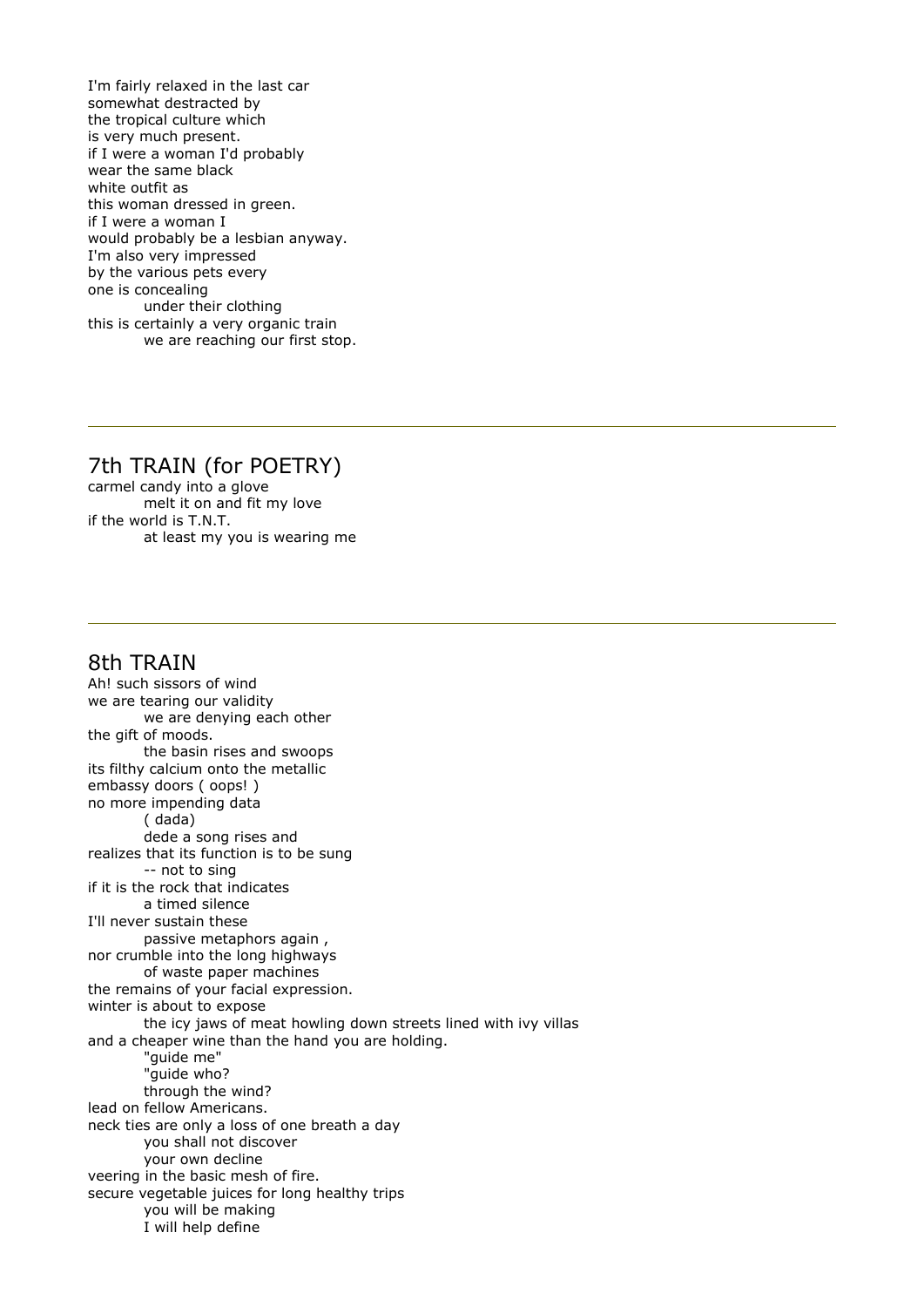the path ( don't bother)

#### 9th TRAIN (for B.G. & J.H.)

( if I really wanted you to feel that way I would tell only about the vains of silver hidden in these mountains and the Iroquois who hunted there that was all history perhaps white waters cascading unto rocks below it because water falls it does not rise it can not rise it is so simple it is a process yes, I would tell you about these things. )

#### 10th TRAIN

no! we are both sick of zoo fantasy I want my lion to become real and turn his head away from me like the cheetah does -- so sexy let your hair imaprt, though it need not be more than the wind. air is persecuted by the heat. this heat remains in subway last cars until morning when it turns to spearmint and innocent fright. moan the hysterical intuitions! of established doves winging the pathway of innocent gold like an army of mothers mobilizing in their pregnant selves, we are nearer to death than love ( we are nearer to night breathing deserts ) yet the seasons are watched carefully who is sure we will all pass by another week of anticipated stimulation? the source which drives us to light, moving nervously as your whisper across the floor of pine trees.

## 11th TRAIN

Frantic sounds of trumpets and the rain is steady in sheets of dense colors while one is not searching for blind significence,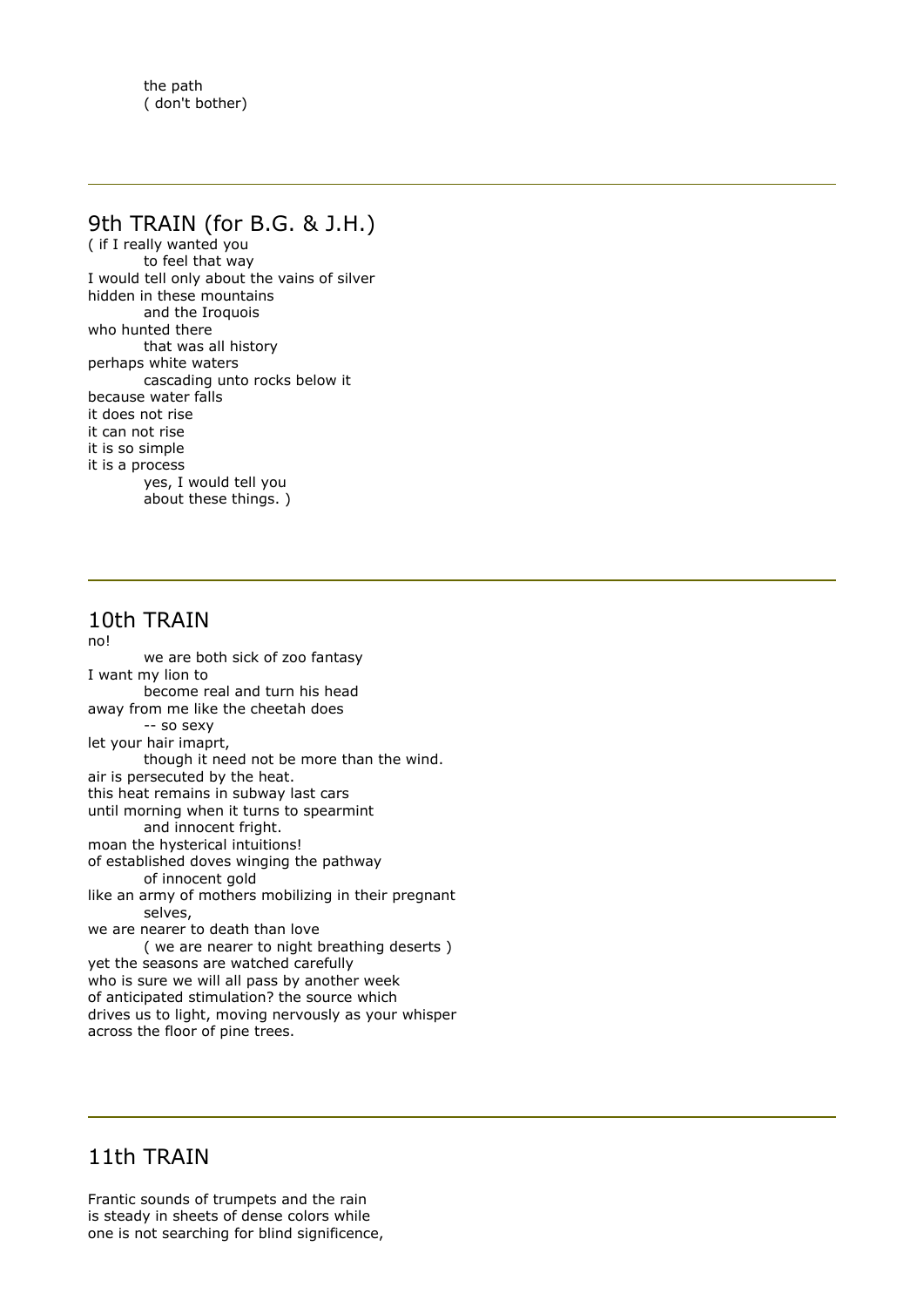only for a shelter from thousands of inverted footprints

which are those of many erotics in deep gorges of wonderfully green humidity ignoring rains in this amoreous babi-yar as each looks upon alone with withered thoughts of

trees and nebulous swords to uproot, to plunder an insatiable nature or to kneel at darkened clouds and shrival in the obliquity of these expectations, rendering words which cannot appear

clouds moving, crashing like surf in anger of the neighbors who sneer and weigh my disposition making the stomach rumble in quick anxiousness blackness entering, flowers waving in passion's illumination

once behind them sorid freight yards quiet in respect for symphonic climax. still as the still lonliness, nearing the lyrism of Springs knowing only that sole death, afraid to enter shadowed wombs before it

but we are not thrown into bitter completeness/ there is a humor in all elements/ coolness of lialacs, small talk of the chameleon as I heard at the Klee show last "no, that's not a flower, it's the sun parellel to moons."

noting is moving down there! not even the impregnable signs of love below impassive brown trees of glistening inanity; the mauve leaf impales the hearts dispite such obvious levity of thought

such a useless concept of love. the male whispering intuitive notions of foreplay. the female speculating, compiling, rejecting, stroking thought grabbing fingers and wearing no make-up.

but at last they are in motion, static forces leading toward a gradual steadiness like the pace of all huge deisals upon stations of light and final awareness, and with this concluding glance one smiles in slight apology saying " that train not so obscene " and

" that dark not so distant " -- and the rain giving birth to many oceans

#### ON THE WAY

 $[1.]$ 

If we take time to eat everything might disappear! it is easter time, [p]ossessed with hibernal nostalgia the flowers are coy, only breathing "what's left" they are animal red and helplessly flamboyant rising from a pallet along 5th avenue, so seasonal so significant to the easter time we must bear everything is so envolved with their shadow the mannequins are smiling again in LORD & TAYLOR this one looks like Devereaux, it would move but it has preconceived notion on fate like the Greeks it's such a disillusion acting sexy along 39th street yes